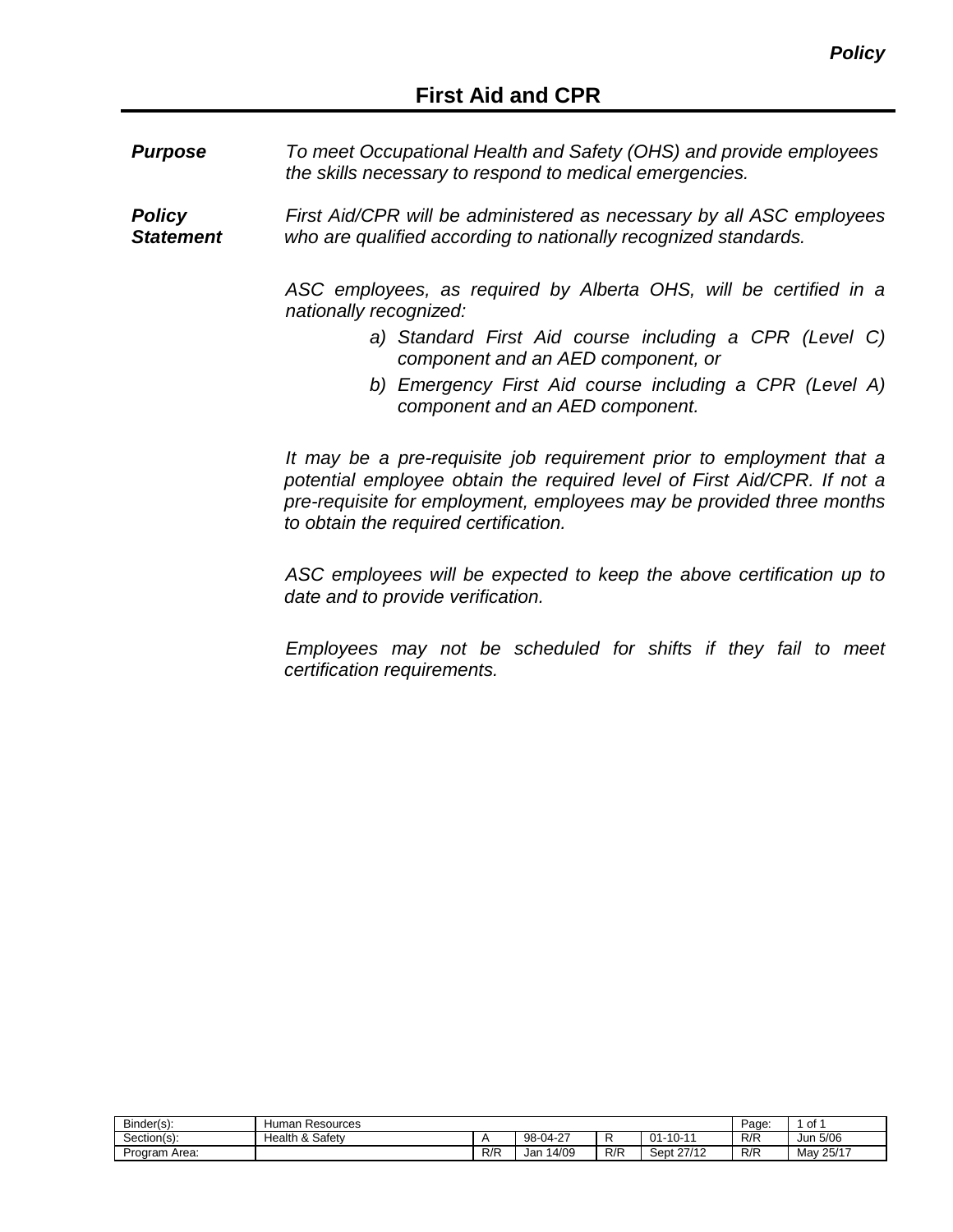## **GENERAL**

Meeting certification requirements is the responsibility of the employee.

Employees are responsible to:

- register in a nationally recognized certification course that meets the requirement of their position with ASC
- maintain current certification as per the requirements of their position
- cover the cost of course registration
- provide verification of certification that will be placed on their personnel file

ASC will pay the employee's time for the nationally recognized certification as required for their position.

## **SPECIFIC WORK ENVIRONMENTS**

To meet the diverse requirements of ASC work environments, procedures are specific to each area:

#### **Adult Services**

In consideration of the health and well-being of the person served, all employees in Adult Services will be minimally trained to Emergency First Aid/CPR Level A and AED, within the first three months of employment.

Area Team Managers will be trained to Standard First Aid/CPR Level C and AED, within the first three months of employment.

When there are over 10 employees in a work site there must be at least one employee present who is trained in Standard First Aid.

#### **Family Support Services**

In consideration of the health and well-being, as well as the size and age of the children served, employees in Children's Services will be trained to Standard First Aid/CPR Level C and AED within the first three months of employment.

#### **Bottle Depot**

The employees who hold the cashier responsibilities will be trained in Standard First Aid, Level C CPR and AED.

| Binder(s):       | Resources<br>Human                       |     |             |     |              | Page: | of 2         |
|------------------|------------------------------------------|-----|-------------|-----|--------------|-------|--------------|
| Section(s):      | Safetv<br>Health<br>$\Omega$<br>$\alpha$ |     | 98-04-27    |     | 01<br>-10-11 | R/R   | Jun 5/06     |
| Program Area(s): |                                          | R/R | 4/09<br>Jar | R/R | 1/12<br>Oct  | R/R   | 11/17<br>Mav |